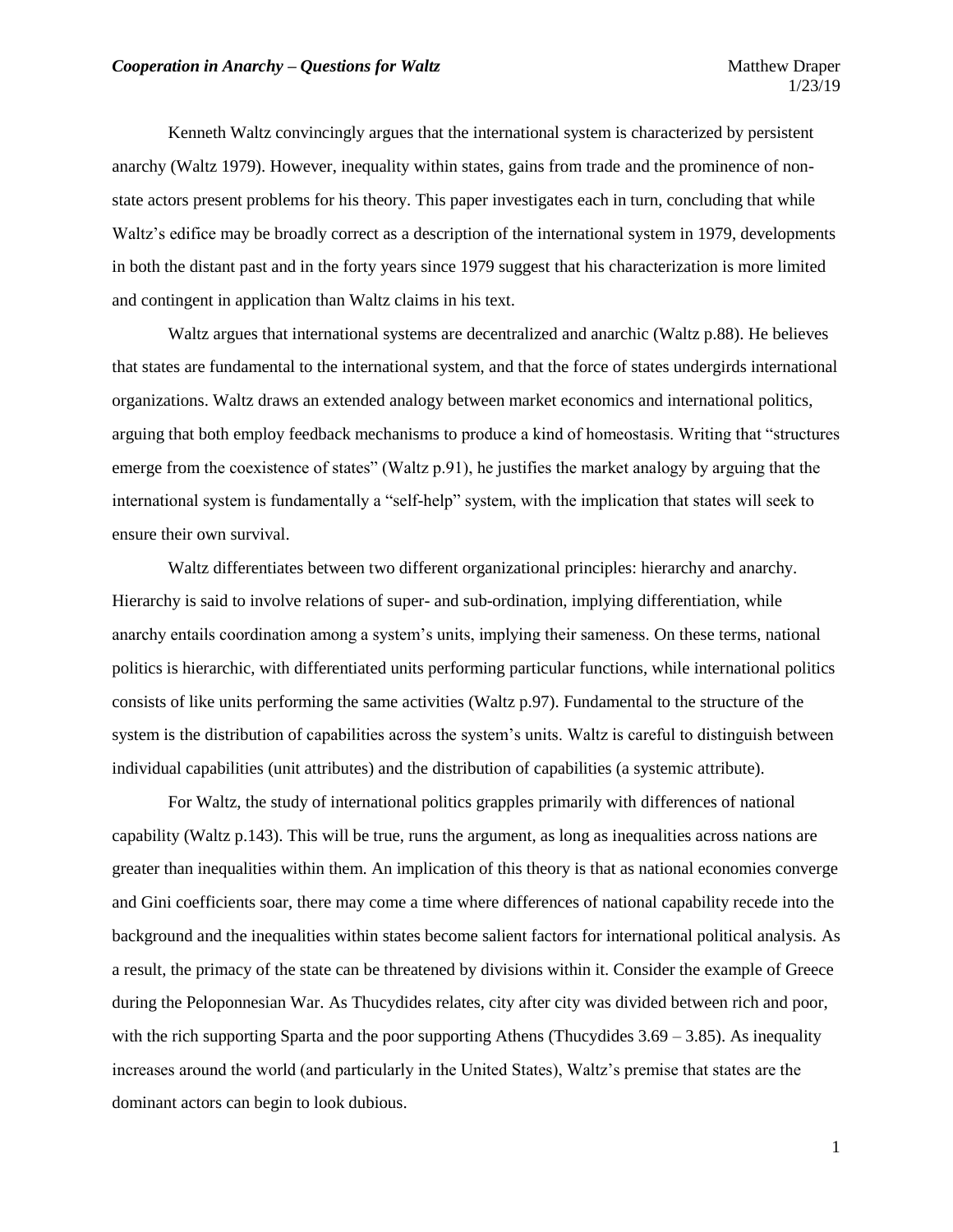The primacy of states in the international system can be questioned in another way. Waltz accepts that if nonstate actors take on major roles in the system, then structural definitions relying on states will be inappropriate. As support for the claim that states are fundamental, Waltz points to their longevity. He notes: "Few states die; many firms do. Who is likely to be around 100 years from now—the United States, the Soviet Union, France, Egypt, Thailand, and Uganda? Or Ford, IBM, Shell, Unilever, and Massey-Ferguson?" (Waltz p.95). Of these states, the Soviet Union has disappeared entirely, and Egypt, Thailand and Uganda have all enacted fundamental revisions to their constitutions (France also revised its constitution 21 years before Waltz wrote). Waltz misplaces the emphasis – states are not territories, but constitutional arrangements for governing those territories. Egypt has been called by that name for four millennia, but it is ludicrous to argue that this "longevity" is due to the adroitness of its government – it merely speaks to the impossibility of effacing physical space. Thus France has had five republics (and two empires) since 1789. By comparison, the Banca Monte dei Paschi Di Siena has been in continuous operation since 1472. In addition, the most significant international events of the twenty-first century have all arguably been initiated by non-state actors.

Waltz writes that states are "alike in the tasks they face, though not in their abilities to perform them" (Waltz p.96). While this seems broadly correct, it is worth noting that the tasks faced by the United States (and its capabilities) seem more comparable to those facing Apple and GE than those faced by Liechtenstein or Lesotho. Fundamentally, states seem to be a mechanism for making an exclusive claim to the principal factor of production during the past millennium: land. As other factors (talent, entrepreneurship, capital) take on greater prominence, states will either be forced to change the nature of their exclusive claim or will be outmoded by another form of organization.

Recalling Hobbes, Waltz writes that "[a]mong states, the state of nature is a state of war", associating anarchy with violence. Since both national and international politics are characterized by force, Waltz argues that the difference lies in their different modes of organization for addressing the use of force. (Waltz p.103). As we saw, in the international system, states are forced to rely on "self-help". Waltz stresses the functional similarity of units in anarchy, arguing that anarchic systems lack opportunities for differentiation because participants wish to avoid dependency (Waltz p.106). States are thus "denied the advantages that a full division of labor, political as well as economic, would provide (Waltz p.107). This is a zero-sum situation, and "[e]ven the prospect of large absolute gains for both parties does not elicit their cooperation so long as each fears how the other will use its increased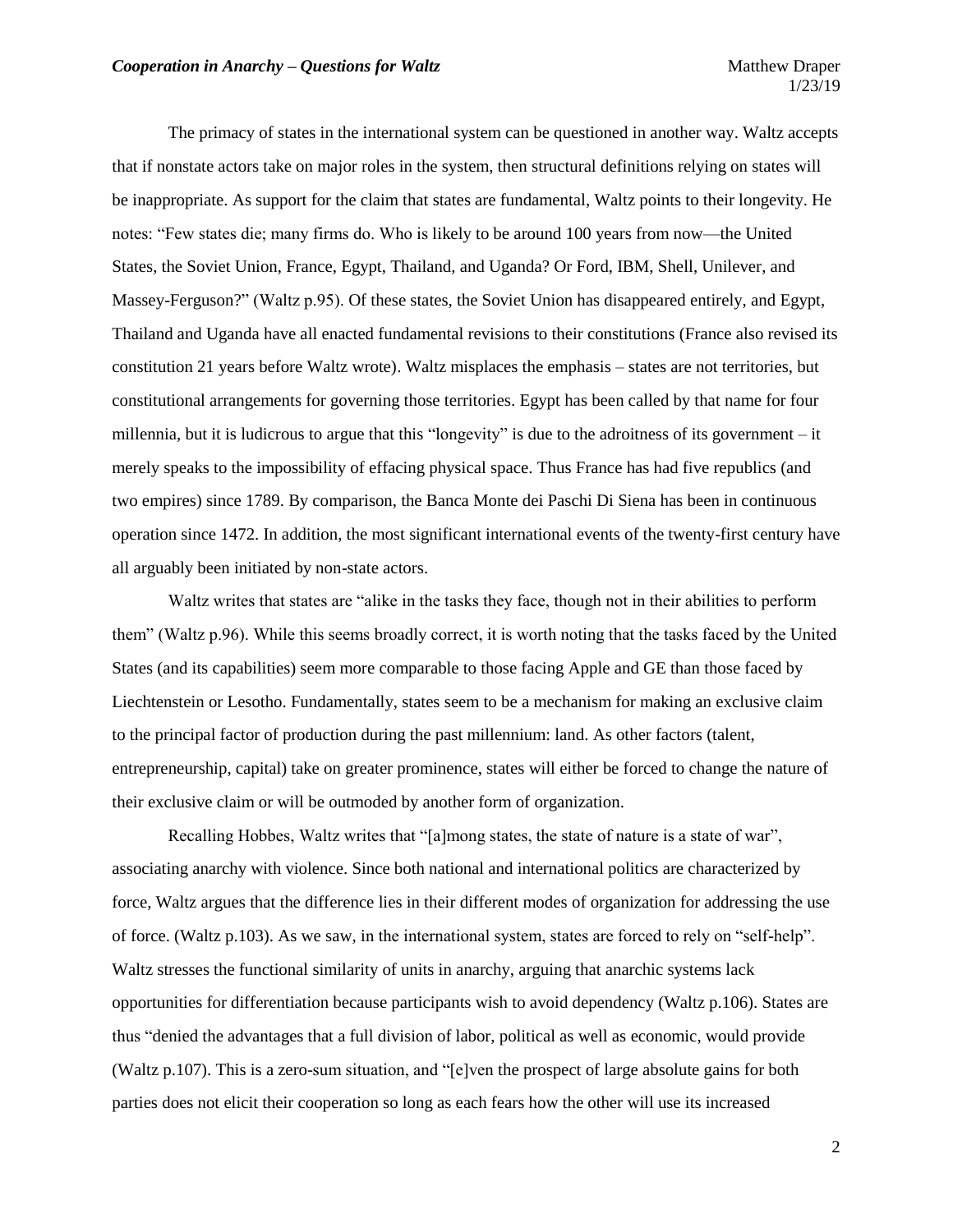capabilities" (Waltz p.105). He writes that as a result "[t]he division of labor across nations…is slight in comparison with the highly articulated division of labor within them" (Waltz p.105).

Waltz analogizes from the theory of the firm to a theory of domestic politics on the basis of the existence of an overriding central authority. He writes that in competitive markets, firms need not worry about the threat of violence because of the presence of a central authority, which allows for differentiation and specialization. He also writes that "[b]ecause of their similarity, states are more dangerous than useful to one another." On the basis of this understanding, it seems difficult to explain gains from trade. On Waltz's terms, a genuine world market would seem to be a paradox because of the absence of an overriding central authority – participants ought to be jealously guarding their independence, not engaging in ever-more specialized trade with one another. An implication of Waltz's theory is that any specialization that occurs must be a result of hierarchy. The efflorescence of exceedingly specialized trade relations over the past seventy years constitutes strong evidence that we do not inhabit a state of anarchy.

The nature of multinational corporations has changed significantly in the last forty years. Waltz claims that multinational firms are merely "nationally based firms that operate abroad" (Waltz p.151). While acknowledging genuinely multinational operations, Waltz observes that most of the top management and shareholders share the firm's nationality. This is no longer the case. Multinational firms today come far closer to constituting independent power centers without ties to any particular state. Their top management and investors are sourced globally, sales are made globally, and headquarters are determined on the basis of tax law rather than national affiliation. As a result the ties of multinational firms to their states of operation have greatly weakened. This complicates Waltz's picture by the implication that states are not the only actors that matter. By the mechanism of the bond market, corporations and investors exert more power over states than the great powers can. Turkey, for instance, might fear Russia and the United States but arguably fears the bond market even more (WSJ 2018).

When states act within the anarchic structure of the international system, Waltz argues that the structure will cause actions to have unintended consequences. Rational behavior, given structural constraints, does not lead to the desired result. States are thus in a prisoners' dilemma vis-à-vis their rivals. Structure dominates intentions. As Waltz puts it, "[t]he only remedy for a strong structural effect is a structural change." He further points out that while macrotheories of the national economy make sense because there is a unitary actor with responsibility for the system, macrotheories of international politics lack the same practical implications because there is no such overarching actor with systemic

3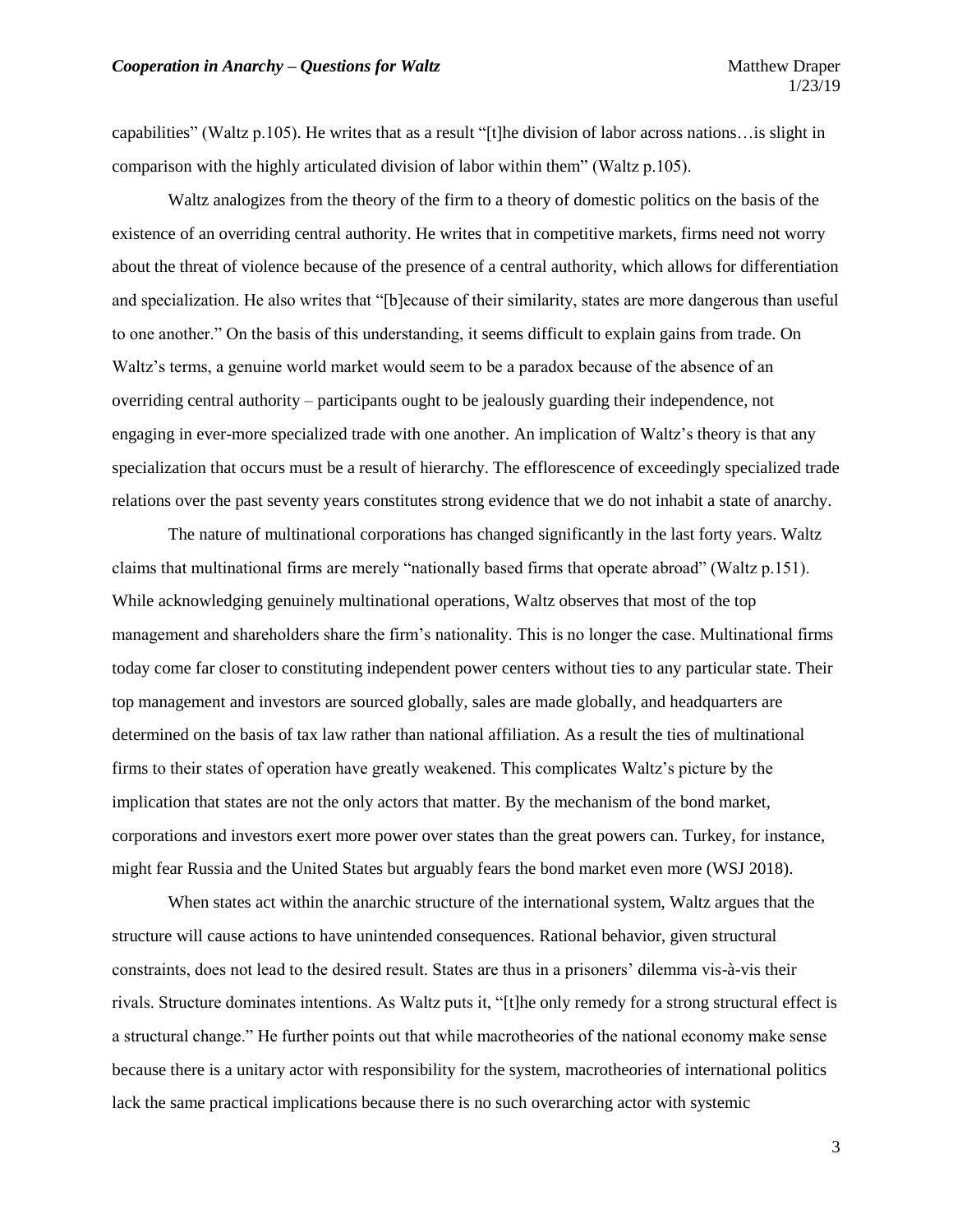responsibility (Waltz p.110). While this is correct, Waltz implicitly draws on macrotheories of international politics when he characterizes states as forfeiting potential gains from specialization.

Since the anarchic "self-help" position is characterized by a great deal of risk, Waltz explores how this risk might be limited. He proposes that by enmeshing states in a hierarchical order, states could (at some cost) reduce the risk imposed by anarchy (Waltz p.111). However, he argues that this possibility is foreclosed by the difficulty of mobilizing the resources needed to create and maintain the unity of the system (Waltz p.112). As the incipient central authority grows in power, Waltz argues that it will become an ever-more attractive target for states to control. As a result, "[n]o appeal can be made to a higher entity clothed with the authority and equipped with the ability to act on its own initiative" and attempts at world government are doomed to founder (Waltz p.113). The persistence of the use of force in the international system is explained by a credibility argument – threats, to be credible, must sometimes be acted on (Waltz p.114).

Waltz introduces the concept of balance-of-power, arguing that this system will prevail in anarchic orders populated by units wishing to survive (Waltz p.121). Balance-of-power theory predicts that states will seek to maintain their own power through imitation of successful states, and that the military power of relatively weaker states will increase more quickly (or shrink more slowly) than the power of stronger and larger ones (Waltz p.124). As a feature of anarchy, balancing will diminish to the extent that hierarchical structures prevail. The alternative behavior, bandwagoning, emerges when gains are possible for the losers and when losing does not jeopardize their security (Waltz p.126). In an anarchic context where these facts do not prevail, states will seek to ensure their survival by joining weaker coalitions. This means that "states balance power rather than maximize it" (Waltz p.127). The resulting competition forces states to imitate their competitors' successful practices, producing "a tendency to sameness" among the competitors. Even nonconformist states are socialized over time by mere involvement in the system (Waltz p.128).

Waltz argues that state power is unitary, and that states rely on their combined capabilities to survive. It is thus nonsensical to speak of "economic superpowers" or to otherwise differentiate state capacity (Waltz p.131). Given the inequality of nations, Waltz concludes that the number of consequential states will be small. He further argues that inequality is a spur to peace, because extreme equality is associated with instability (Waltz p.132). Waltz thinks that as the number of major powers increases there is a concomitant increase in the cost of bargaining among them. As a result, structural factors militate in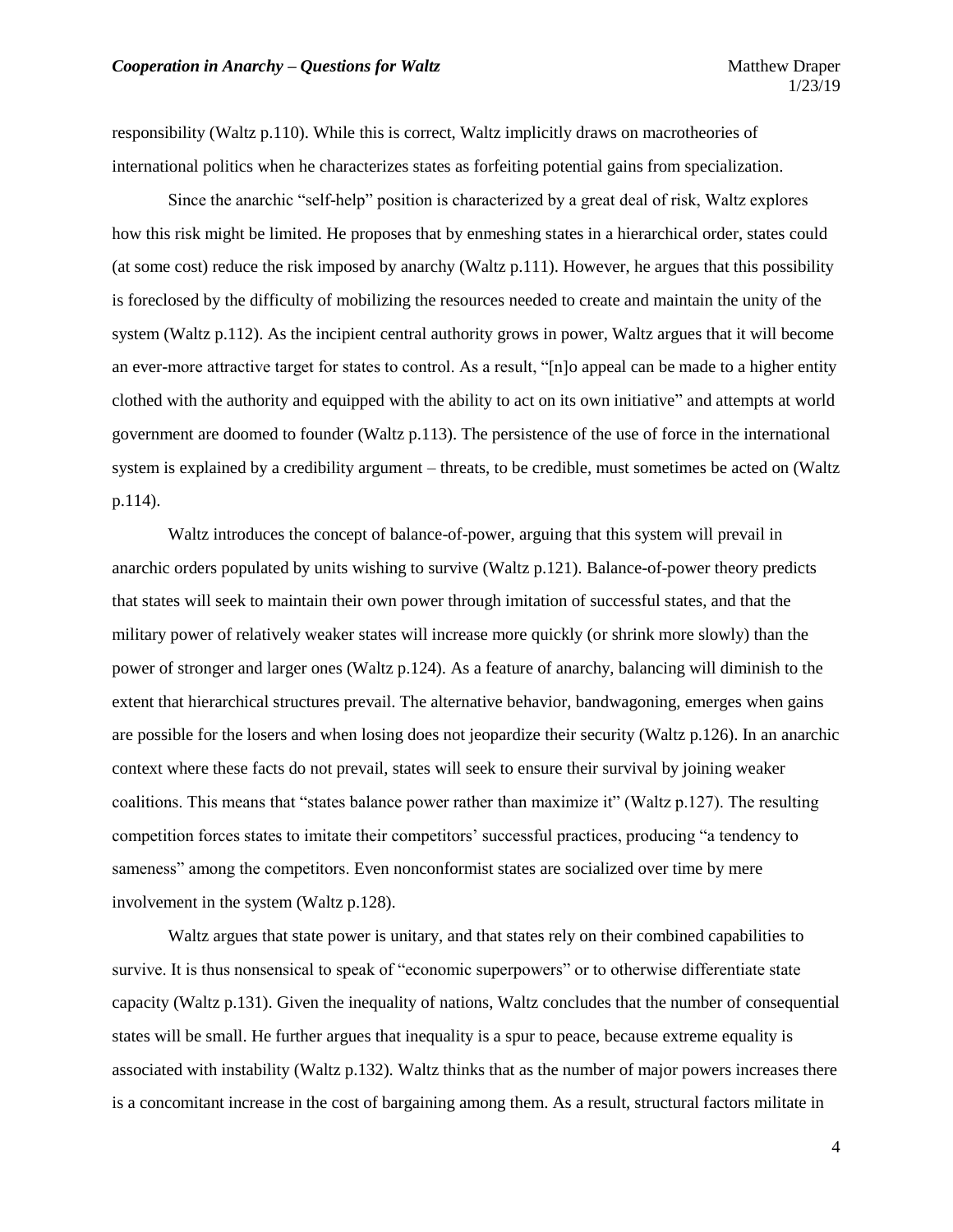favor of a small number of major powers at any given time. He concludes that smaller systems are more stable, and that major powers in small systems are better able to coordinate their actions to achieve mutual gains (Waltz, p.136). Waltz argues that interdependence (mutual dependence) among states can make conflict more likely unless the acceleration in interdependence is matched by an increase in central control (Waltz p.138). He argues that the world of 1979 is considerably less interdependent than the world of 1914, and that this makes war less likely.

Waltz does not project his theory farther back in history than the mid-19<sup>th</sup> century. As a thought experiment, let us see whether Waltz's framework can accommodate events from the more distant past. This is in keeping with the spirit suggested by Waltz's exhortation to seek ever-harder tests for a proposed theory. The first thing we notice as we travel farther back in time is that Waltz tacitly assumes a single world system, containing major powers who must contend with one another. History reveals a multiplicity of systems, each containing its own great powers and resulting in its own peculiar balance. We also notice that unipolar systems are not as rare as Waltz supposes. The Roman empire certainly coexisted with other great powers, but Han China and Arsacid Parthia were both unbelievably remote from the Mediterranean world, and functionally Rome dominated its system for a thousand years without ever generating any balancing activity by the states under its control. The advantages of Roman occupation were so obvious that many states embraced the Roman yoke voluntarily, and even those who did resist were led by Romanized elites (Tacitus 2.88). Finally, consider the states of Mesoamerica and South America prior to the Columbian exchange. In both cases, single unitary actors achieved near-total dominance (the Mexica in Mesoamerica and the Inca in Peru) without any contact with great-power rivals.

We therefore must question whether Waltz's assertion of anarchy is a plausible description of the international system *tout court*. Complications for his theory include the inequality within states, persistent gains from trade and the prominence of non-state actors. Thought experiments applying his theory to different historical contexts leave us uncomfortable, with the nagging worry that something has been left out. We must conclude that although the international system (like the state of nature) may be characterized by anarchy, the benefits of cooperation and specialization are so great as to spontaneously generate hierarchies in a variety of contexts. Anarchy may be fundamental, but whether in nation states or the international system, human beings have proven themselves adept at escaping from the state of nature.